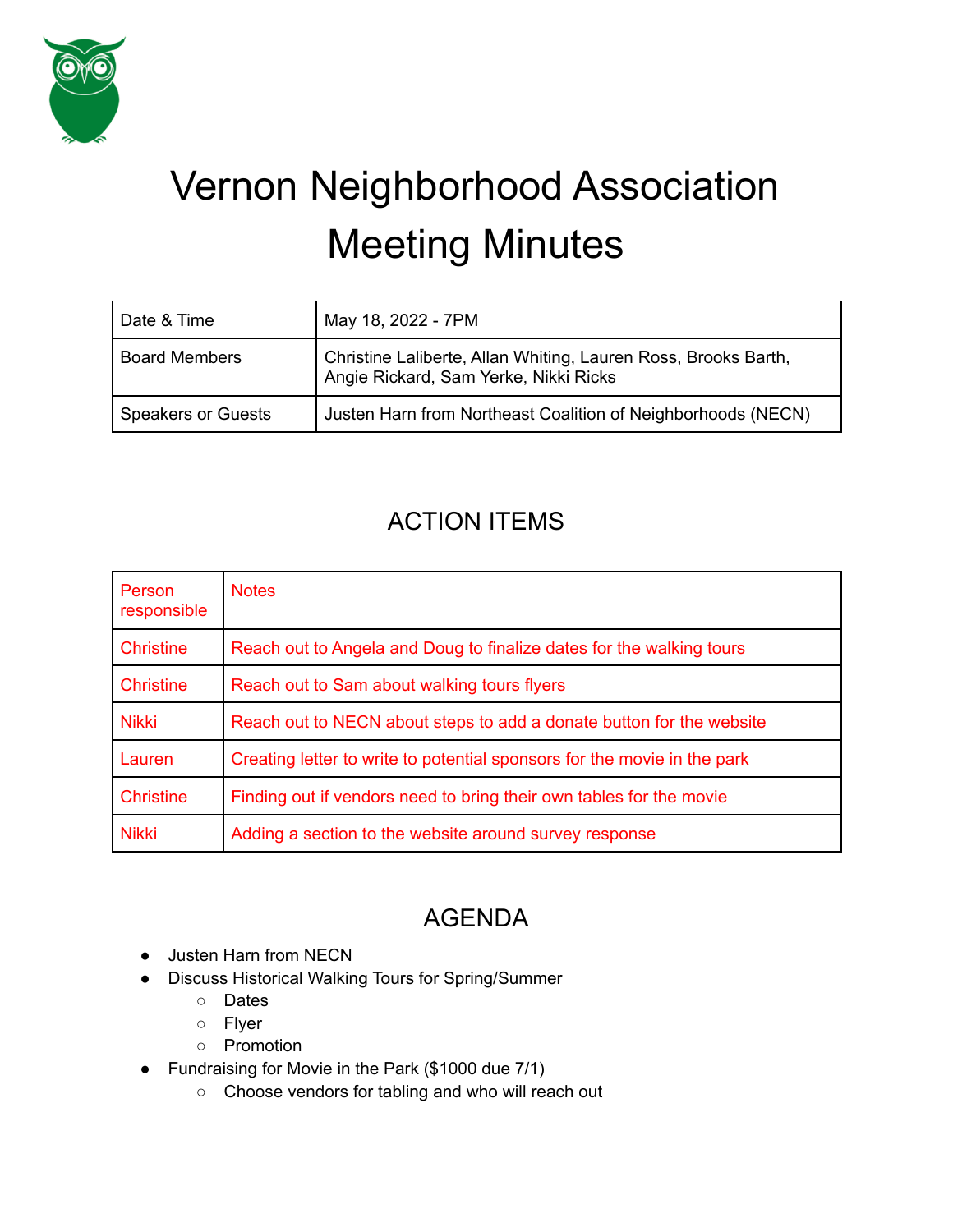- Come up with VNA plan of approach
- Donate button to website
- Newsletter section on accountability and things we can do to focus our efforts on community concerns
- Sam update on meet with Jackie @Earth Advantage on their demolition standard
- Future in person VNA meeting plan

# MEETING SUMMARY

#### Justen Harn from NECN

Christine explains to Justen the past couple of years of VNA and some of the initiatives. Nikki, Angie, Brooks, and Justen introducing themselves

Justen wants to evaluate current systems at NECN. Wanting to behave more like a private nonprofit and organize a community advisory board. Wanting to do more surveying and potentially reband and get back to what the community wants and needs.

Group discussion around some of the needs of VNA like connecting with more community members, acknowledging racist history of NA's, wanting to learn how to connect more with community members

### Historical Walking Tours for Spring/Summer

Discussion of how the tours went last year and having a board member for check-ins on the day of the tour.

Potential dates to have the walking tours:

- Angela
	- July 23
	- Aug 6
	- We are asking for one more August date
- Doug
	- July 24, 31
	- August date

Flyer - planning on using the old flyer and update for this year. Christine is reaching out to Sam to see if this is something we could edit.

Promotion. In the past we picked up 50 flyers and everyone would hang up 10. We asked businesses to put up in the window, take some to Woodlawn farmers market and Kings farmers market. We can also add to the Newsletter, social media and reach out to Concordia newspaper

Future in person VNA meeting plan

June 15th - meeting at P's and Q's and ppl can call in if they need to